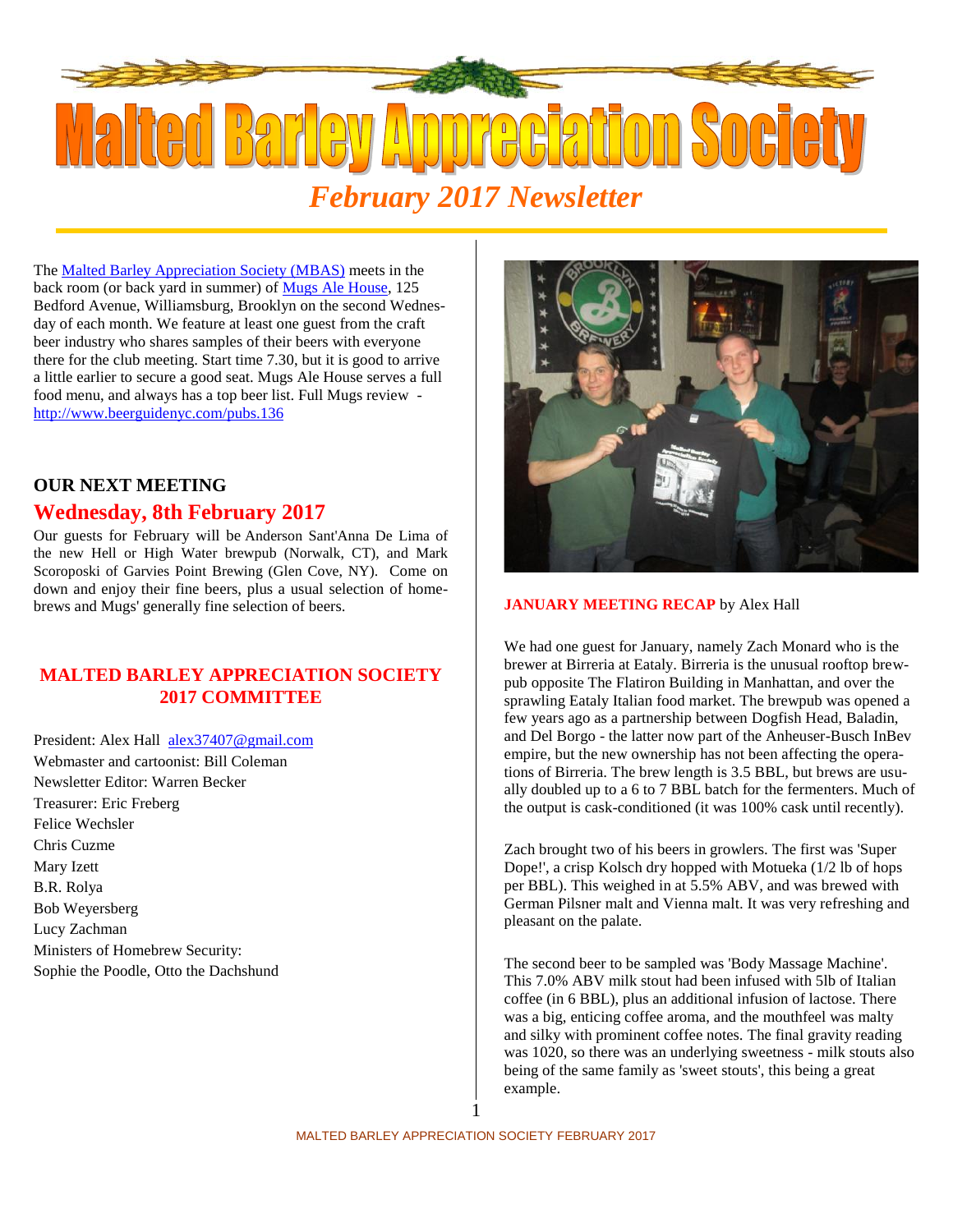We thanked Zach, and presented him with a club t-shirt as is usual for our guests.







Then we had an unexpected speaker in the form of homebrewer and commercial brewer Mike Smith, who shared 'Waterloo Grand Cru' (as in the original name of Austin, Texas). His tart, refreshingly puckering Grand Cru was apparently the first sour homebrew competition prizewinner back in 1998 - submitted as 'Belgian Specialty Ale' as there were no sour categories back then. Mike has brewed with Harpoon, Mayflower, and now Back East Brewery of Bloomfield, CT.

We then wound down as usual with a few bottles brought to share. See you all at the February meeting, cheers!





MALTED BARLEY APPRECIATION SOCIETY FEBRUARY 2017